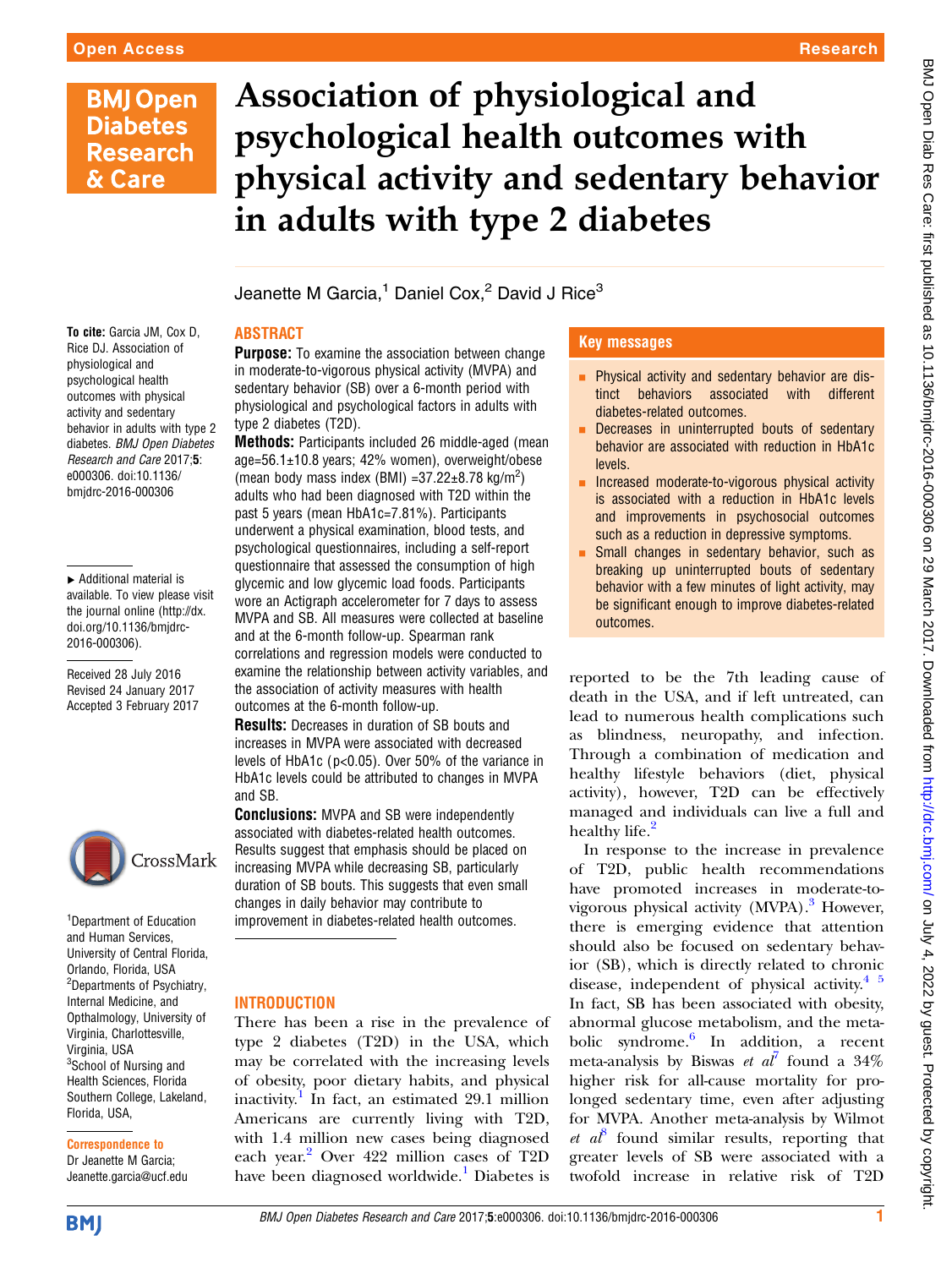# Cardiovascular and metabolic risk

 $(RR=2.12 \text{ } (1.61-2.78))$  as compared to the group with the lowest levels of SB.

In addition to the effects of total sedentary time, the manner in which it is accumulated may also be important. Single bouts of prolonged, uninterrupted SB has been shown to decrease insulin sensitivity in adults, while additional evidence shows that breaking up bouts of SB may lead to improved metabolic profiles, however, few studies have examined these associations in individuals with  $T2D<sup>39</sup>$ 

In addition to physiological outcomes, evidence suggests that psychological outcomes may be connected to activity behavior, such that increases in MVPA may be associated with improved mood and psychological well-being in adults[.10](#page-5-0) Although the literature on SB and psychological well-being is less known, there have been a few studies suggesting that increases in SB may be associated with adverse behavioral outcomes such as depression.<sup>11</sup> Poorer psychological health may be associated with poorer prognosis in individuals with  $T2D<sup>12</sup>$  Therefore, the purpose of this study was to examine the association between changes/improvements in MVPA and SB over a period of 6 months with physiological and psychological health outcomes for individuals recently diagnosed with T2D.

#### **METHODS**

Participants were 26 adults, ranging in age from 33 to 77 years old, with T2D (mean age:  $56.1\pm10.8$  years,  $42\%$ women, mean of 2.1±1.7 years since diagnosis) who were part of a larger study<sup>[13](#page-5-0)</sup> designed to examine the effects of a lifestyle intervention on diabetes outcomes. Out of the 26 adults, 14 participants were part of the intervention arm, which consisted of an intensive lifestyle modification group that emphasized better nutritional choices and increased exercise, and the remaining 12 were part of the control group, which focused on diabetes support and education. These 26 participants were included in this smaller analysis because they had complete objective measures of physical activity and SB at baseline and postintervention. Additional inclusion criteria of the parent study were: have been diagnosed with T2D within the past 5 years, between 24 and 80 years of age, have an Hba1c level of  $>7.0\%$ , and the approval of their treating physician to participate in the study and signed an informed consent approved by the University of Virginia Institutional Review Board.

Participants completed a physical examination, blood tests, a 6 min walk test to assess physical fitness, psychological questionnaires, and wore devices to assess their MVPA and SB for 1 week at baseline and at 6-month follow-up. Details of these measures are presented below.

#### Physiological measures

All physiological measures were assessed during a clinic visit at baseline and then at the 6-month follow-up visit. Height was measured to the nearest millimeter using a wall-mounted stadiometer. Weight was assessed to the

nearest 0.1 kg using a spring scale that was calibrated daily. Metabolic markers were assessed using venous blood samples, following an overnight fast. Blood tests included: HbA1c TOSOH G7 (HPLC), CRP-HS Abbott Architect (latex immunoassay), and Insulin Immulite 2000 (sandwich immunoassay).

#### Physical activity/sedentary behavior

The ActiGraph GT3X+ device was used to assess physical activity (ActiGraph, LLC, Pensacola, Florida, USA). The ActiGraph has the ability to detect normal human motion while filtering out high-frequency vibrations that would artificially increase movement data, and has been validated for use in adults in laboratory and field studies.<sup>[14](#page-5-0)</sup> Data were collected in 1 min epochs and postprocessed, using ActiLife software, into counts per minute (CPM). Participants were instructed to wear the devices for 7 days, and to only remove them when they were sleeping or engaging in water-based activities (eg, swimming). To be included in the analysis, participants were required to have at least 3 days of at least 600 min of data per day, with at least two weekdays and one weekend. Times of ≥60 min of accelerometer CPM values =0 were considered times when the device was not worn and were excluded from the analysis.[15](#page-6-0) Values ≥2296 CPM were classified as moderate-to-vigorous physical activity (MVPA) and values <100 CPM were classified as  $SB$ .<sup>14 [16](#page-6-0)</sup> Bouts of SB were defined as average consecutive minutes spent in sedentary time, and breaks in sedentary time were defined as interruptions (>100 CPM) in sedentary bouts. Average steps per day were also recorded in participants.

#### Aerobic fitness

Participants were instructed to complete a 6 min walk test to assess exercise tolerance.<sup>[17](#page-6-0)</sup> This test is self-paced, and measures the distance an individual is able to walk over a total of 6 min on a hard, flat surface. The primary outcome is the total distance covered in meters that participants traveled over the 6 min time period. A lower score, which would reflect less distance covered in 6 min, would indicate lower aerobic fitness. This instrument has high test–retest reliability, with an intraclass correlation (ICC) of 0.80 reported in a group of older adults who had chronic heart failure and associated comorbidities including diabetes and hypertension.<sup>[18](#page-6-0)</sup> Moderate to high relationships have been reported (r=0.56–0.88) between the 6 min walk test and peak oxygen uptake, assessed by maximal exercise testing, in older populations.<sup>[19 20](#page-6-0)</sup>

#### Psychosocial questionnaires Quality of life

Quality of life was assessed with the 26 item WHO Quality of Life (WHOQOL-BREF) Questionnaire.<sup>[21](#page-6-0)</sup> This questionnaire is a modified version of the original 100 item WHO Quality of Life (WHOQOL-100) Questionnaire, and consists of four of the following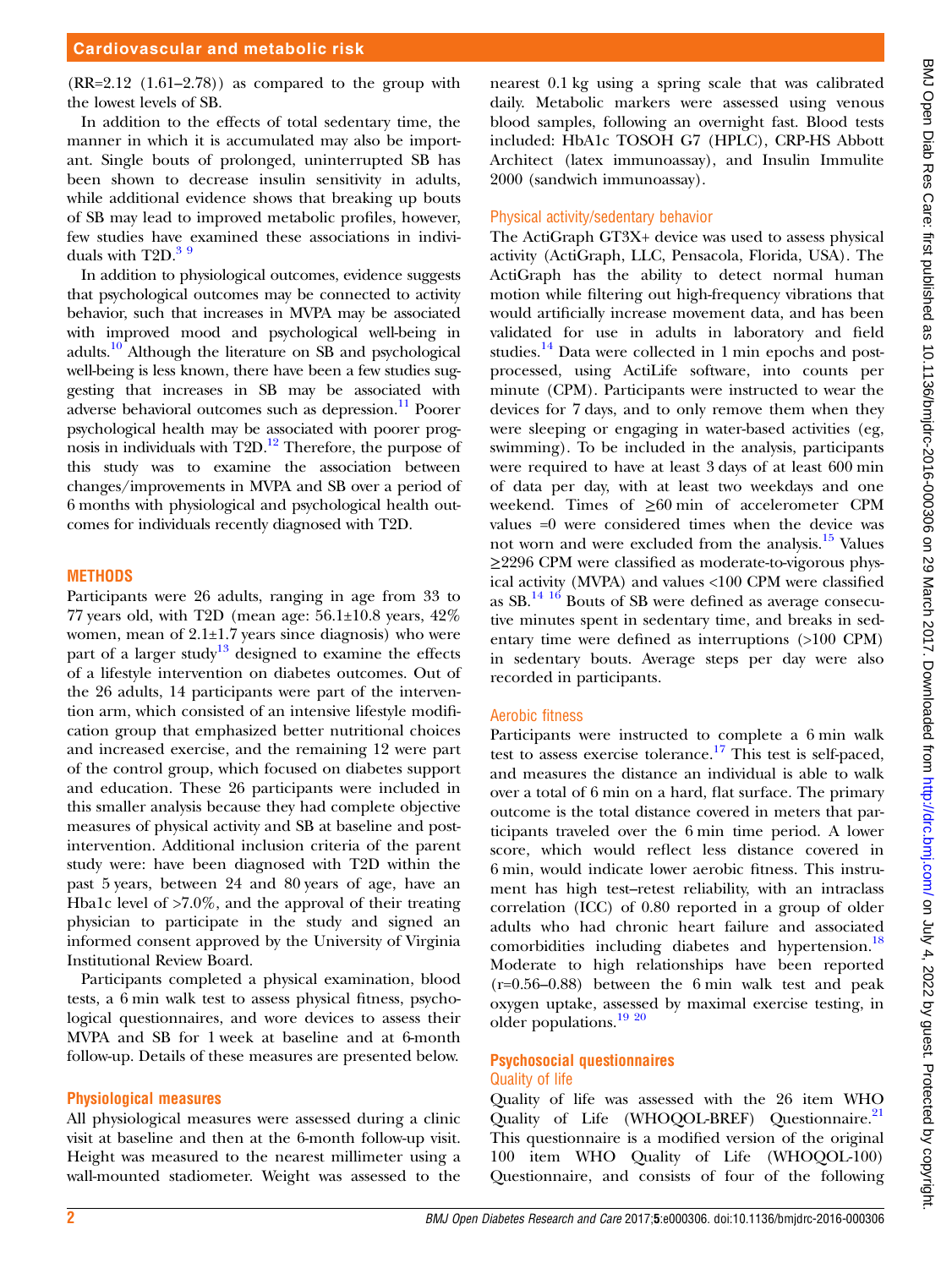domains: physical health (seven items), psychological health (six items), social relationships (three items), and environmental health (eight items). The response items on the questionnaire ranged from 1 to 5. Similar to WHOQOL-100, domain scores are calculated by multiplying the mean of all items in the domain by 4. Previous studies have shown high correlations between the WHOQOL-BREF and the original WHOQOL-100, ranging from 0.89 (domain 3) to 0.95 (domain 1). Internal consistency was good, with Cronbach's alphas ranging from 0.66 (domain 3) to 0.84 (domain 1) in the current investigation.

#### Empowerment

Diabetes empowerment was assessed using the 8-item short form of the original 28-item Diabetes Empowerment Scale  $(DES-SF).^{22-23}$  $(DES-SF).^{22-23}$  $(DES-SF).^{22-23}$  The original questionnaire consisted of eight conceptual dimensions (assessing the need for change, developing a plan, overcoming barriers, asking for support, supporting oneself, coping with emotion, motivating oneself, and making diabetes care choices appropriate for one's priorities and circumstances). The 8-item version was created by choosing from the 28 items that had the highest item to subscale correlation from each of the eight conceptual dimensions. Response options ranged from 1 (strongly disagree) to 5 (strongly agree). The questionnaire starts with the phrase 'In general, I believe that I…' and is followed by eight statements such as '…know what part(s) of taking care of my diabetes that I am dissatisfied with' and '…am able to turn m diabetes goals into a workable plan'. The DES-SF demonstrated good reliability with  $\alpha = 0.84$ .

#### Depressive symptoms

Depressive symptoms were assessed using a shorter version of the Patient Health Questionnaire  $(PHQ)$ .<sup>[24](#page-6-0)</sup> The PHQ-9 is the 9-item depression module from the original PHQ. This questionnaire can be used as a screening diagnostic tool for depressive symptoms, and to assess depression severity. The questionnaire opens with, 'Over the last 2 weeks, how often have you been bothered by any of the following problems?' and then lists nine statements that assess depressive symptoms such as 'little interest or pleasure in doing things' and 'feeling down, depressed, or hopeless'. The PHQ-9 score can range from 0 to 27, since each of the 9 items can be scored as 0 (not at all) to 3 (nearly every day). Previous studies have reported excellent internal reliability, citing Cronbach's alphas of  $0.86$  and  $0.89$ <sup>[25](#page-6-0)</sup>

#### Diabetes-related stress

Diabetes-related stress was assessed using the 5-item Problem Areas in Diabetes (PAID) Scale.<sup>[26](#page-6-0)</sup> This scale was created as a short-form version of the original 20-item PAID Questionnaire. The PAID-5 has a 5-point response option ranging from 0 (not a problem) to 4 (serious problem). Total scores on the PAID-5 can range

from 0 to 20, with higher scores suggesting greater diabetes-related emotional distress. McGuire et  $a^{\beta 7}$ found that the PAID-5 had satisfactory sensitivity (94%) and specificity (89%) for recognition of diabetes-related emotional distress. Additionally, this measure reported good internal reliability, with Cronbach's alphas ranging from 0.83 to 0.86. $^{27}$  $^{27}$  $^{27}$ 

# Statistical analysis

Descriptive statistics were calculated to determine how many of the participants met the PA recommendations of 30 min of daily MVPA, recommended by the American Heart Association, at baseline and 6 months. Physiological and psychological health factors were assessed by repeated measures t-tests to examine the change in values over the 6-month period. Additionally, repeated measures t-tests were also used to examine the differences between activity measures at baseline and at the 6-month follow-up. Spearman Rank correlations were conducted to examine the association among activity variables. Linear regression models, controlling for age, gender, body mass index (BMI), were conducted to examine whether activity variables (MVPA, SB, and fitness) independently predicted diabetes-related outcomes. All analyses were conducted in SAS V.9.3 with a significance level set  $\alpha$  <0.05.

# RESULTS

On average, participants were obese, engaged in low levels of MVPA, and were largely sedentary during the day. Approximately 50% of participants were on diabetes-related medications. At baseline, only two out of the 26 (8%) met the recommended daily MVPA levels of 30 min per day, and three (12%) met the recommended MVPA levels at 6 months. Over the 6-month period, participants increased their MVPA, on average, by 6 min per day, while decreasing their total time in SB by around 20 min. In addition, participants decreased their uninterrupted bouts of SB by almost 10 min. While trends existed for increases in average steps per day  $(5601.73 \text{ vs } 6603.95, \text{ p=0.07})$  and greater MVPA levels at 6 months (20.8 vs 27.04 MVPA min/day, p=0.06), no significant differences existed for aerobic fitness or any of the SBs.

Participant physiological and psychological health factors at baseline and 6 months are displayed in [table 1.](#page-3-0) HbA1c levels significantly decreased at 6 months compared with baseline levels  $(7.52 \text{ vs } 8.01, \text{ p}=0.01)$ . Additionally, feelings of empowerment over diabetes significantly improved at 6 months (33.15 vs 26.5, p<0.0001). No significant changes in any of the other physiological or psychological variables occurred over the 6 months.

#### Relationship among activity and sedentary variables

Correlations among changes in activity and sedentary variables are displayed in [table 2](#page-3-0). Spearman correlations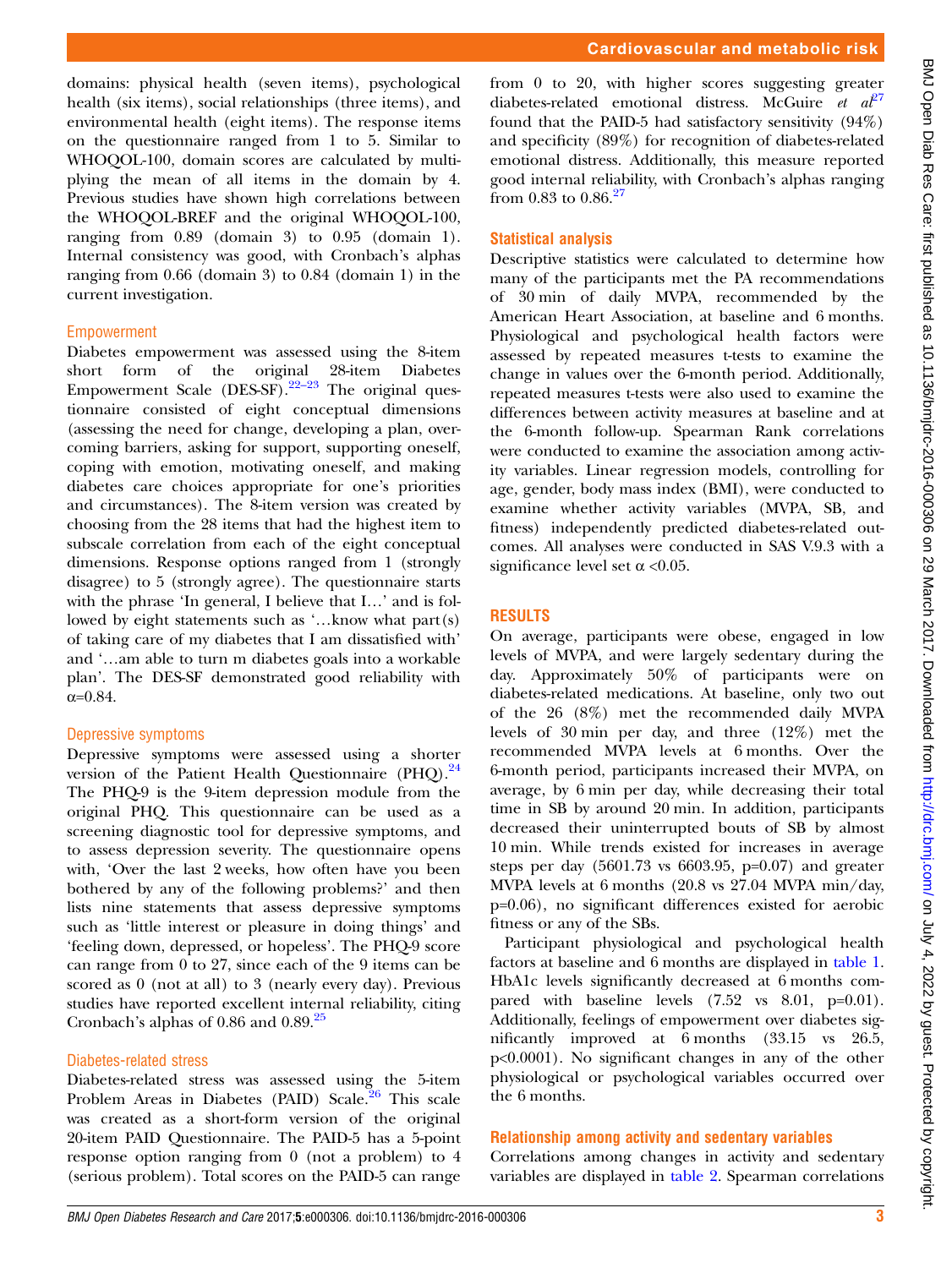#### <span id="page-3-0"></span>Cardiovascular and metabolic risk

indicated that there were significant correlations in activity variables with change in average steps per day associated with a change in MVPA ( $r=0.85$ ,  $p<0.0001$ ) and a trend toward an association with change in aerobic fitness ( $r=0.34$ ,  $p<0.1$ ). Increases in SB per day was associated with increases in uninterrupted bouts of SB  $(r=0.44, p<0.05)$ . Inverse correlations existed between activity and sedentary variables with decreases in MVPA associated with increases in SB  $(r=-0.48, p<0.05)$  and increases in bouts of SB (r=−0.78, p<0.0001). Finally, a decrease in average steps per day was associated with

| Table 1 | Baseline and 6 month physiological and |
|---------|----------------------------------------|
|         | psychological health variables         |

| <b>Variables</b>     | <b>Baseline</b> | 6-month<br>follow-up |
|----------------------|-----------------|----------------------|
| <b>BMI</b>           | 37.61 (8.84)    | 36.31 (9.4)          |
| Insulin              | 17.52 (11.73)   | 17.84 (17.54)        |
| HbA <sub>1</sub> c   | 8.1(0.83)       | 7.52 (1.26)**        |
| <b>CRP</b>           | 7.36(7.4)       | 6.08(6.3)            |
| <b>Systolic BP</b>   | 128.63 (17.97)  | 127.67 (15.12)       |
| Quality of life      | 50.67 (6.86)    | 52.67 (6.56)         |
| Depression           | 3.33(3.05)      | 2.89(3.14)           |
| Diabetes concern     | 7.21(4.83)      | 8.26(6.86)           |
| Diabetes empowerment | 26.5 (9.44)     | 33.15 (5.46)**       |
| ** $p \le 0.01$ .    |                 |                      |

BMI, body mass index; BP, blood pressure.

increases in SB  $(r=-0.42, p<0.05)$  and bouts of SB  $(r=-0.65, p<0.01)$ .

#### Regression results for activity variables

Regression models indicated that increases in MVPA (β= −0.04, SE=.01, p<0.01) and average steps walked per day ( $\beta = -0.003$ , SE=0.00, p<0.01) were associated with lower HbA1c levels at the 6-month follow-up. Table 3 displays the regression results for the activity behaviors. For the psychological variables, an increase in MVPA was associated with decreases in depression (β= $-0.07$ , SE= $0.03$ , p<0.05) and self-reported concerns about diabetes (β= −0.16, SE=0.07, p<0.05). Finally, an increase in aerobic fitness was associated with an increase in overall quality of life (β=0.01, SE=.01, p<0.05).

#### Regression results for SBs

Regression models indicated that reductions in longer bouts of uninterrupted SB was associated with reduced HbA1c levels at the 6-month follow-up (β=0.17, SE=.08, p<0.05). Results for SBs are displayed in [table 4.](#page-4-0) Increased breaks in SB was associated with increased insulin levels ( $\beta$ =0.44, SE=.16, p<0.05). Finally, although not significant, there was a trend toward longer bouts of uninterrupted SB being associated with greater concern of diabetes (β=0.68, SE=0.47, p<0.1).

Since bouts of SB and the activity variables were associated with HbA1c levels, bouts and MVPA were entered

| Table 2<br>Relationship among change in activity variables |                  |                |                  |                          |                              |                    |
|------------------------------------------------------------|------------------|----------------|------------------|--------------------------|------------------------------|--------------------|
| <b>Variables</b>                                           | $\triangle$ MVPA | $\Delta$ Steps | $\Delta$ Fitness | $\triangle$ SB           | $\triangle$ SB bouts         | $\Delta$ SB breaks |
| $\triangle MVPA$                                           |                  | $0.85***$      | 0.16             | $-0.48*$                 | $-0.78***$                   | $-0.1$             |
| $\Delta$ Steps                                             | $0.85***$        |                | 0.34             | $-0.42*$                 | $-0.65***$                   | $-0.12$            |
| $\Delta$ Fitness                                           | 0.16             | $0.34+$        | -                | 0.12                     | $-0.07$                      | 0.03               |
| $\triangle$ SB                                             | $-0.48*$         | $-0.42*$       | 0.12             | $\overline{\phantom{0}}$ | $0.44*$                      | $-0.22$            |
| $\triangle$ SB bouts                                       | $-0.78***$       | $-0.65***$     | $-0.07$          | $0.44*$                  | $\qquad \qquad \blacksquare$ | 0.2                |
| $\triangle$ SB breaks                                      | $-0.1$           | $-0.12$        | 0.03             | $-0.22$                  | 0.2                          |                    |

\*p<0.05; \*\*\*p<0.001; †p<0.01.

MVPA, moderate-to-vigorous physical activity; SB, sedentary behavior.

| Regression results for activity behaviors<br>Table 3 |                  |                      |                  |  |
|------------------------------------------------------|------------------|----------------------|------------------|--|
| <b>Variables</b>                                     | $\Delta$ MVPA    | $\Delta$ Total steps | $\Delta$ Fitness |  |
| Physiological                                        |                  |                      |                  |  |
| <b>BMI</b>                                           | 0.01(0.11)       | $-0.00(0.00)$        | $-0.01(0.01)$    |  |
| <b>Insulin</b>                                       | $-0.04(0.21)$    | $-0.00(0.00)$        | 0.01(0.01)       |  |
| Hba1c                                                | $-0.04(0.01)$ ** | $-0.003(0.00)$ **    | $-0.00(0.02)$    |  |
| <b>CRP</b>                                           | $-0.02(0.07)$    | $-0.00(0.00)$        | $-0.01(0.00)$    |  |
| <b>Systolic BP</b>                                   | 0.04(0.18)       | 0.00(0.00)           | $-0.01(0.01)$    |  |
| Psychological                                        |                  |                      |                  |  |
| <b>Quality of life</b>                               | 0.05(0.08)       | 0.0005(0.00)         | $0.01(0.005)^*$  |  |
| Depression                                           | $-0.07(0.03)$ *  | $-0.00(0.00)$        | $-0.00(0.00)$    |  |
| Diabetes concern                                     | $-0.16(0.07)$ *  | $-0.01(0.00)*$       | $-0.00(0.01)$    |  |
| Diabetes empowerment                                 | $-0.02(0.06)$    | 0.00(0.00)           | $-0.00(0.00)$    |  |
|                                                      |                  |                      |                  |  |

\*p<0.05; \*\*p<0.01.

BP, blood pressure; BMI, body mass index; MVPA, moderate-to-vigorous physical activity.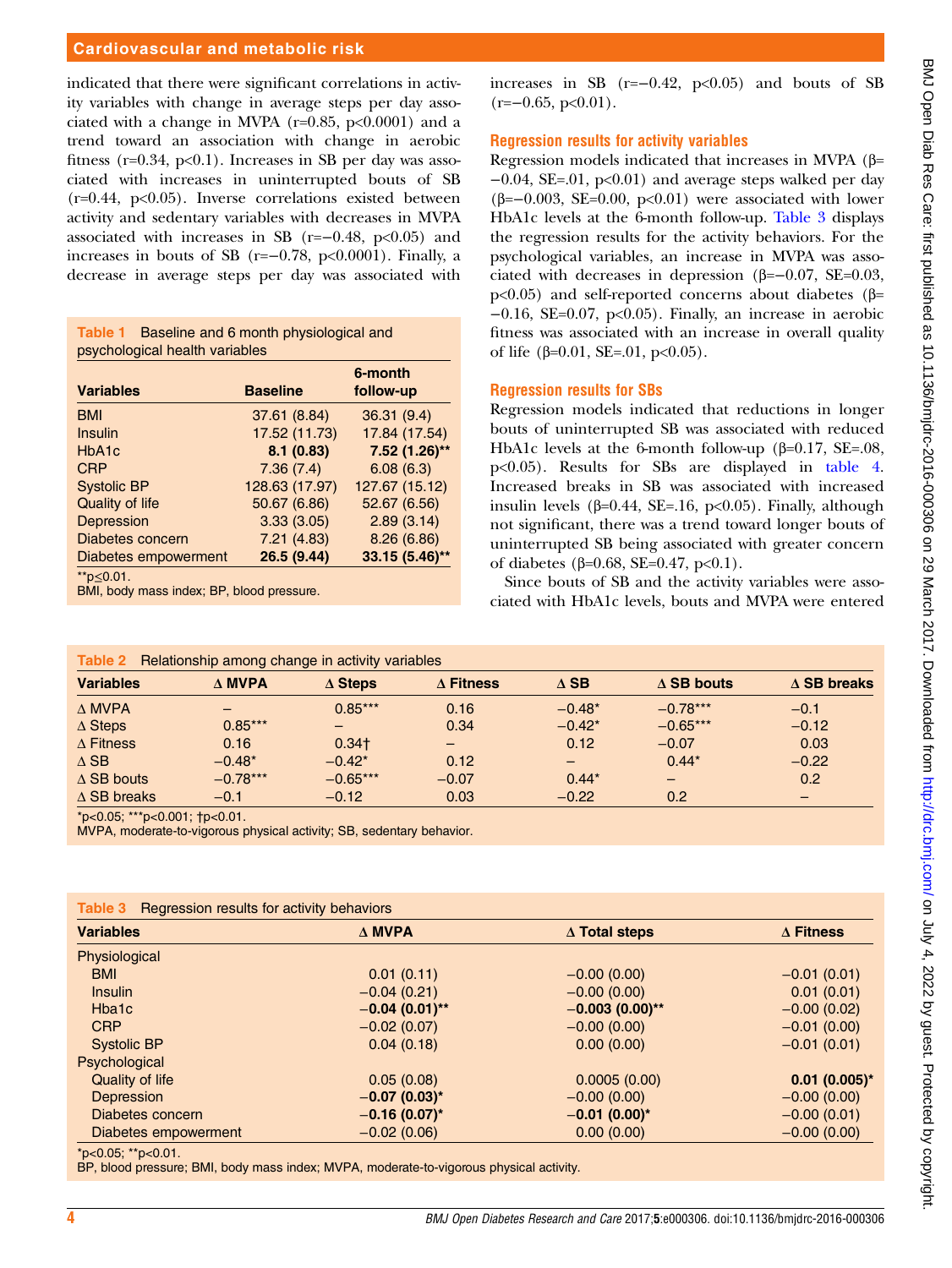<span id="page-4-0"></span>

| <b>Variables</b>     | ∆ Total sedentary time | ∆ Duration of bouts | $\Delta$ Number of breaks |
|----------------------|------------------------|---------------------|---------------------------|
|                      |                        |                     |                           |
| Physiological        |                        |                     |                           |
| <b>BMI</b>           | $-0.04(0.03)$          | $-0.63(0.63)$       | 0.06(0.08)                |
| <b>Insulin</b>       | $-0.05(0.1)$           | 0.94(1.59)          | $0.44(0.16)$ *            |
| HbA <sub>1</sub> c   | 0.004(0.00)            | $0.017(0.08)^*$     | 0.02(0.01)                |
| <b>CRP</b>           | $-0.02(0.02)$          | $-0.1(0.42)$        | 0.04(0.05)                |
| <b>Systolic BP</b>   | $-0.02(0.06)$          | $-0.32(1.23)$       | 0.07(0.15)                |
| Psychological        |                        |                     |                           |
| Quality of life      | $-0.01(0.03)$          | 0.12(0.5)           | $-0.04(0.06)$             |
| Depression           | 0.01(0.01)             | 0.17(0.28)          | 0.03(0.03)                |
| Diabetes concern     | 0.07(0.06)             | 0.68(0.47)          | 0.07(0.06)                |
| Diabetes empowerment | $-0.01(0.02)$          | 0.00(0.00)          | $-0.05(0.05)$             |
| <b>LGL</b>           | $-0.06(0.08)$          | $-1.5(1.39)$        | $-0.05(0.18)$             |
| <b>HGL</b>           | 0.05(0.06)             | 0.63(1.29)          | $-0.03(0.16)$             |

†p<0.1.

BP, blood pressure; BMI, body mass index.

simultaneously into a multiple regression model, along with BMI (no other demographic variable was correlated with HbA1c). Increased MVPA  $(\beta=-0.04, \text{ SE}=0.01,$ p=0.01) and decreased bouts of SB  $(β=0.05, SE=.02,$ p=0.05) were both significantly associated with decreased HbA1c levels, while BMI was not quite significant, although a trend remained (β=0.05, SE=0.03, p=0.06). The overall model was significant (p=0.03), and the addition of these variables accounted for nearly 50% of the variance in HbA1c levels.

#### **DISCUSSION**

Similar to previous studies, MVPA and SB were only moderately correlated with each other, indicating that MVPA and SB are distinctly different behaviors.<sup>4</sup>  $\frac{728}{128}$  In addition, participation in MVPA does not fully protect individuals from adverse health effects from high levels of SB as evidenced by the independent effect of SB and duration of sedentary bouts on HbA1c in the regression model. Despite the small sample size, the increased duration of uninterrupted bouts of SB and decreased activity levels were associated with increased HbA1c levels after 6 months, accounting for 50% of the variance in the model. This finding is informative to future research given that HbA1c levels are used to diagnose T2D and evaluate the success of its treatment. These results that suggest HbA1c levels are influenced by MVPA have been supported by previous findings. $29-31$  $29-31$ Church *et al*<sup>[29](#page-6-0)</sup> reported the effects of a 9 month aerobic and resistance training trial on 262 sedentary individuals with T2D, finding that the exercise training group experienced a significant reduction in HbA1c levels compared with the control group. Fewer studies have examined objective SB and HbA1c levels; however, studies examining insulin resistance and SB have found mixed results.<sup>[30](#page-6-0)–31</sup> Helmerhorst *et al*<sup>30</sup> found that time spent in SB was associated with fasting insulin; however,

another study by Ekelund *et al*<sup>[31](#page-6-0)</sup> found that MVPA, but not sedentary time, was associated with increased insulin resistance. With the significant decrease in HbA1c levels over the 6-month period in the current study, nine of the 26 (35%) participants achieved HbA1c levels <7.0. This suggests that developing interventions that focus on increasing MVPA and breaking up long bouts of uninterrupted SB may help to control T2D and improve their metabolic health.

Interestingly, SB was not associated with any of the psychological health outcomes, while MVPA and average steps per day were associated with decreased levels of depression and concern over diabetes. This finding is supported by previous research that found increases in activity were associated with improved mood and decreased depression.<sup>[10](#page-5-0)</sup>  $32$  Previous literature has suggested that intensity is also associated with decreased depression which may explain why actively engaging in activity, but not SB, was associated with improved mood.<sup>32–[34](#page-6-0)</sup> Additionally, it could be speculated that participants felt better about the prognosis of their T2D, since they were actively engaging in behaviors that are known to improve their health such as increased MVPA. Since SB tends to be more of a passive behavior, participants may have been more aware of behaviors that increased MVPA, rather than behaviors that decreased sedentary time. Additional studies to compare the effects of PA and SB on psychological health are warranted. It would be of interest for future studies to actively track SB, and provide participants feedback for decreasing prolonged uninterrupted sedentary time and/or overall SB throughout the day. Similar to evidence suggesting the use of activity trackers to promote PA behavior through feedback, feedback on SB may allow participants to make even larger changes to decrease their SB.

Results of this study indicate that MVPA and SB are two distinct behaviors that are associated with different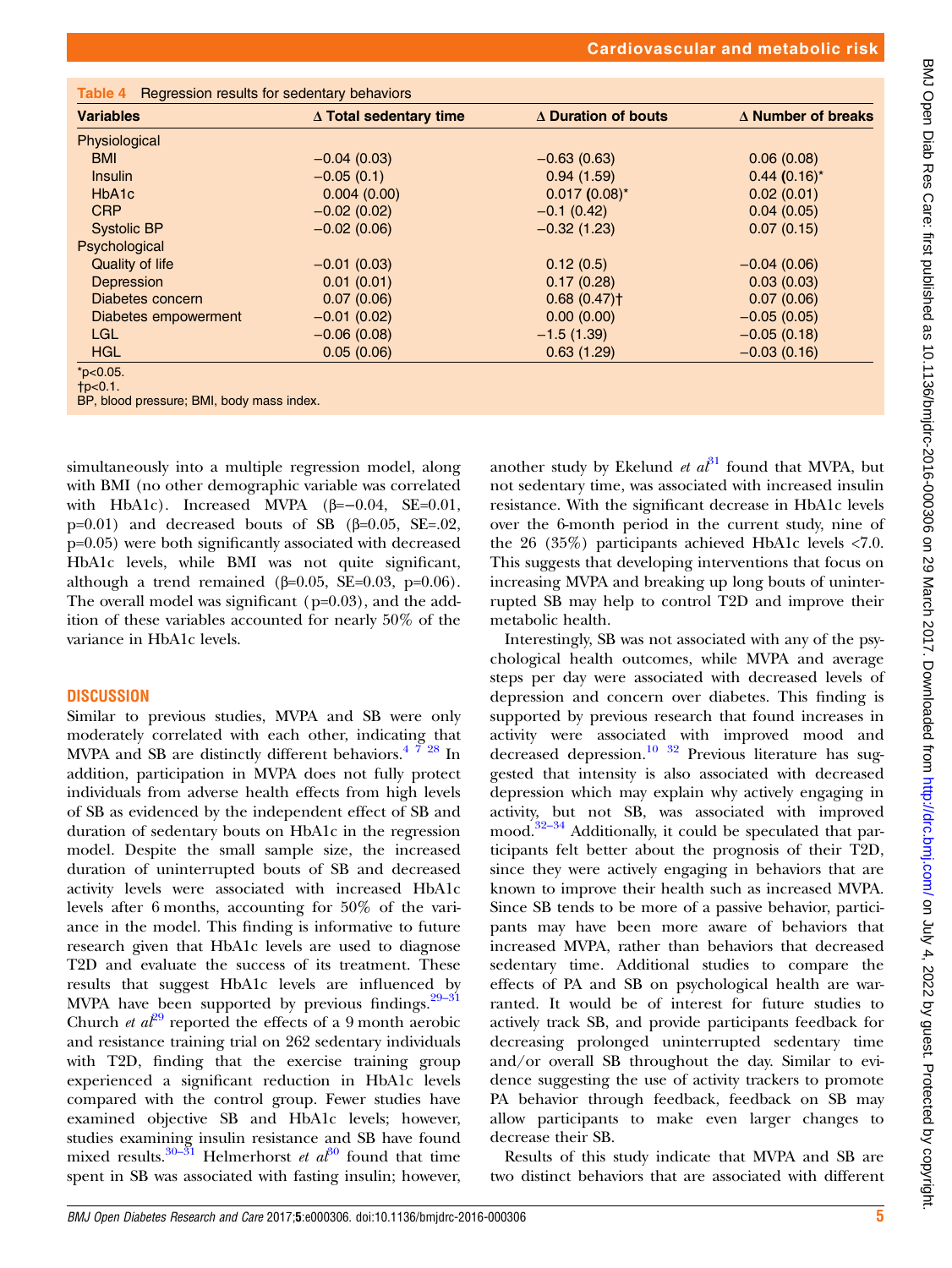#### <span id="page-5-0"></span>Cardiovascular and metabolic risk

health outcomes status. These findings suggest that special emphasis should be placed on decreasing SB and breaking up bouts of SB during the day to improve diabetes-related physiological and psychological outcomes. This particular sample was obese, engaged in a low amount of MVPA, and accumulated nearly 10 hours of SB with the average duration of a bout of SB lasting 90 min. However, small changes in activity behavior such as decreasing the duration of uninterrupted SB, was associated with significant improvements in HbA1c levels. For individuals who have not been active or suffer from chronic health problems, undertaking an exercise program may not be feasible, however, by just decreasing the amount of time sitting on a couch, individuals with T2D may experience positive health benefits such as a decrease in HbA1c levels.

#### IMPLICATIONS

Results from this study carry several implications regarding future lifestyle interventions for obese individuals with T2D. This study found that SB and physical activity largely affect HbA1c levels, suggesting that to improve physiological profiles in individuals with T2D, interventions must focus on increasing MVPA and decreasing SB and prolonged bouts of SB behavior. Although much emphasis has been placed on increasing MVPA in these populations, alterations in SB patterns may lead to physiological improvements in several diabetes-related health outcomes as well. Future studies should further examine whether educating individuals with T2D on the importance of reducing SB to help improve their health could potentially lead to improvements in psychological outcomes, similar to MVPA. The significant relationships between lower HbA1c levels and physical activity, despite only modest increases in MVPA and decreases in sedentary bouts, suggest that even just small increases in activity and decreases in SB could bring about significant positive health improvements. These changes could include taking a 5 min walk during an 8 hour desk office job, or even breaking up long bouts of SB by standing and stretching every 30 min. Additionally, the use of commercial pedometers that alert wearers when there has been no movement in the past 60 min may be beneficial in reminding individuals to break up SB bouts. Such small changes may be particularly appealing to an obese, sedentary population as an initial behavioral strategy.

Acknowledgements The study authors would like to thank the research staff who assisted with the study, and the participants who made this study possible. The authors also would like to acknowledge John R. Sirard for the use of his accelerometers which were used to assess activity behavior.

Contributors DC was the principle investigator on the project, helped to conceptualize the design of the project, supervised the data collection, and helped to prepare and revise the final manuscript. JMG helped to conceptualize the design of the project, performed the data analysis, was involved in the interpretation of data, helped to prepare and revise the final document, and, as the corresponding author, oversaw the contributions of all of the authors. DJR assisted with the data analysis and interpretation of the data, helped to prepare and revise the document, and was responsible for overseeing the revisions of the final document. All of the authors agree that they are accountable for the accuracy and integrity of all parts of the project.

Funding JMG was supported by the Cardiovascular Epidemiology Training Grant T32HL098048 in Behavior, the Environment, and Global Health from the National Heart, Lung, and Blood Institute, National Institutes of Health. The other authors received no specific grant from any funding agency in public, commercial, or not-for-profit sectors.

Competing interests None declared.

Ethics approval The study received ethics approval by University of Virginia Institutional Review Board.

Provenance and peer review Not commissioned; externally peer reviewed.

Data sharing statement Ownership of the data from the project will be shared between the three authors. Storage and security of the data will be the responsibility of the corresponding author, JMG, and the data will be housed on a dedicated hard drive using password-protected program. Any requests for access to the data will be reviewed by all three authors and the release of any portion of the data must be agreed on by all three of the authors.

**Open Access** This is an Open Access article distributed in accordance with the Creative Commons Attribution Non Commercial (CC BY-NC 4.0) license, which permits others to distribute, remix, adapt, build upon this work noncommercially, and license their derivative works on different terms, provided the original work is properly cited and the use is non-commercial. See: [http://](http://creativecommons.org/licenses/by-nc/4.0/) [creativecommons.org/licenses/by-nc/4.0/](http://creativecommons.org/licenses/by-nc/4.0/)

#### REFERENCES

- 1. Global Report on Diabetes. Geneva: World Health Organization, 2016.
- 2. American Diabetes Association website. [http://www.diabetes.org/](http://www.diabetes.org/diabetes-basics/statistics/?loc=superfooter) [diabetes-basics/statistics/?loc=superfooter](http://www.diabetes.org/diabetes-basics/statistics/?loc=superfooter) (accessed Jul 2016).
- 3. Pate RR, Pratt M, Blair SN, et al. Physical activity and public health: a recommendation from the procedure Centers for Disease Control and Prevention and the American College of Sports Medicine. JAMA 1995;273:402–7.
- 4. Chastin SFM, Palarea-Albaladejo J, Dontje ML, et al. Combined effects of time spent in physical activity, sedentary behaviors, and sleep on obesity and cardio-metabolic health markers: a novel compositional data analysis approach. [PLoS ONE](http://dx.doi.org/10.1371/journal.pone.0139984) 2015;10: e0139984.
- 5. Larsen BA, Martin L, Strong DR. Sedentary behavior and prevalent diabetes in Non-Latino Whites, Non-Latino Blacks, and Latinos: findings from The National Health Interview Survey. [J Public Health](http://dx.doi.org/10.1093/pubmed/fdu103)  $(Oxf)$  2015;37:634-40.
- 6. Owen N, Healy GN, Matthews CE, et al. Too much sitting: the population-health science of sedentary behavior. [Exerc Sport Sci](http://dx.doi.org/10.1097/JES.0b013e3181e373a2) [Rev](http://dx.doi.org/10.1097/JES.0b013e3181e373a2) 2010;38:105–13.
- 7. Biswas A, Oh PI, Faulkner GE, et al. Sedentary time and its association with risk for disease incidence, mortality, and hospitalization in adults: a systematic review and meta-analysis. [Ann Intern Med](http://dx.doi.org/10.7326/M14-1651) 2015;162:123-34.
- Wilmot EG, Edwardson CL, Achana FA, et al. Sedentary time in adults and the association with diabetes, cardiovascular disease and death: systematic review and meta-analysis. [Diabetologia](http://dx.doi.org/10.1007/s00125-012-2677-z) 2012;55:2895–905.
- 9. Healy GN, Dunstan DW, Salmon J, et al. Breaks in sedentary time. [Diabetes Care.](http://dx.doi.org/10.2337/dc07-2046) 2008;31:661–6.
- 10. Penedo FJ, Dahn JR. Exercise and well-being: a review of mental and physical health benefits associated with physical activity. Curr Opin Psychiatry 2005;18:189–93.
- 11. Teychenne M, Ball K, Salmon J. Sedentary behavior and depression among adults: a review. [Int J Behav Med](http://dx.doi.org/10.1007/s12529-010-9075-z) 2010;17:246-54.
- 12. Grisby AB, Anderson RJ, Freedland KE, et al. Prevalence of anxiety in adults with Diabetes: a systematic review. J Psychosom Res 2002;53:1053–60.
- 13. Cox DJ, Taylor AG, Singh H, et al. Glycemic load, exercise, and monitoring blood glucose (GEM): a paradigm shift in the treatment of type 2 diabetes mellitus. [Diabetes Res Clin Pract](http://dx.doi.org/10.1016/j.diabres.2015.10.021) 2016;111:28–35.
- 14. Matthews CE, Chen KY, Freedson PS, et al. Amount of time spent in sedentary behaviors in the United States, 2003–2004. [Am J Epidemiol](http://dx.doi.org/10.1093/aje/kwm390) 2008;167:875–81.